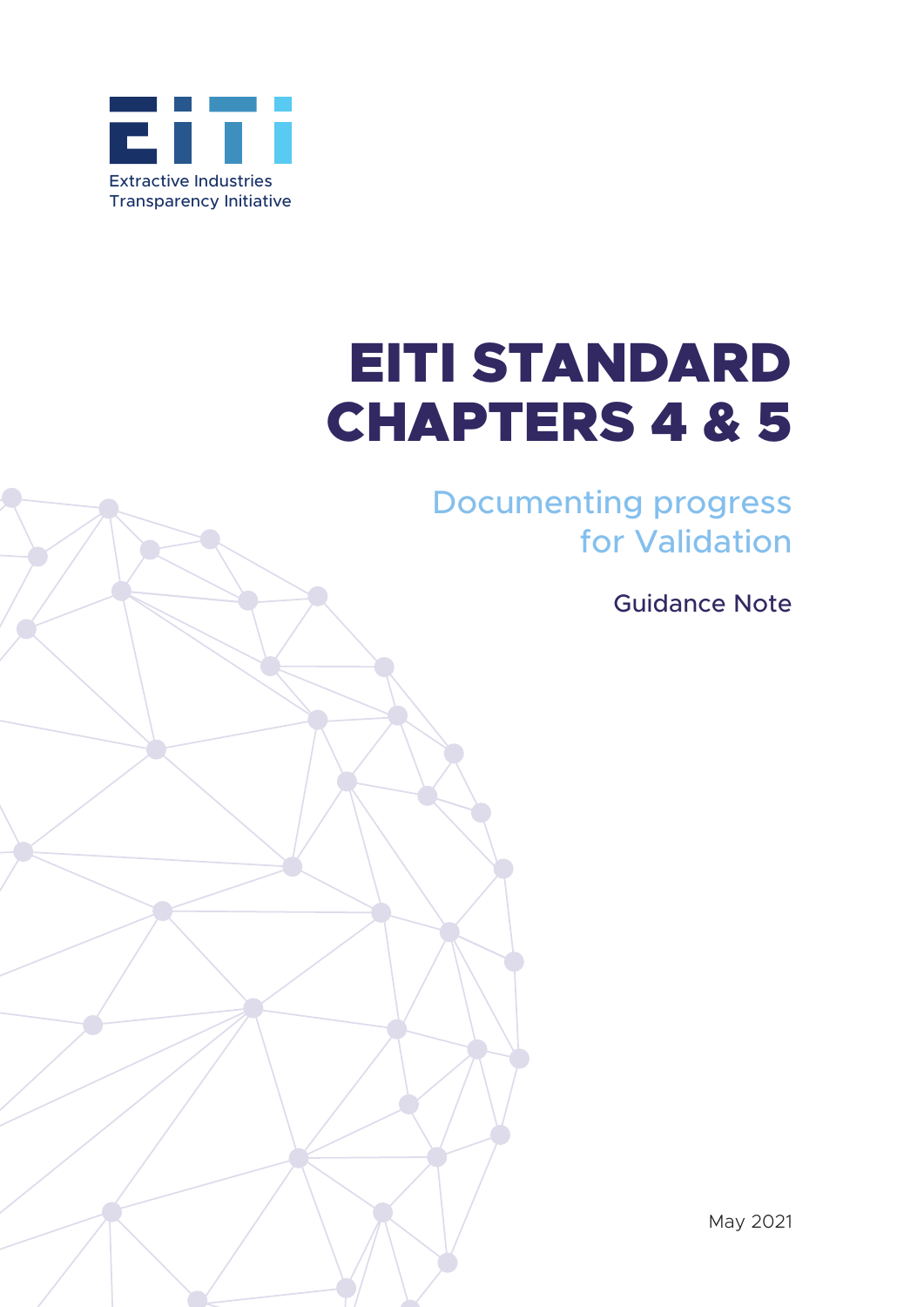

This note has been issued by the EITI International Secretariat to provide guidance to implementing countries on meeting the requirements in the EITI Standard. Readers are advised to refer to the EITI Standard directly, and to contact the International Secretariat to seek further clarification.

For further information about EITI Validation, please contact Alex Gordy ([agordy@eiti.org](mailto:agordy%40eiti.org?subject=)) at the EITI Secretariat.

EITI International Secretariat Rådhusgata 26, 0151 Oslo, Norway +47 222 00 800 secretariat@eiti.org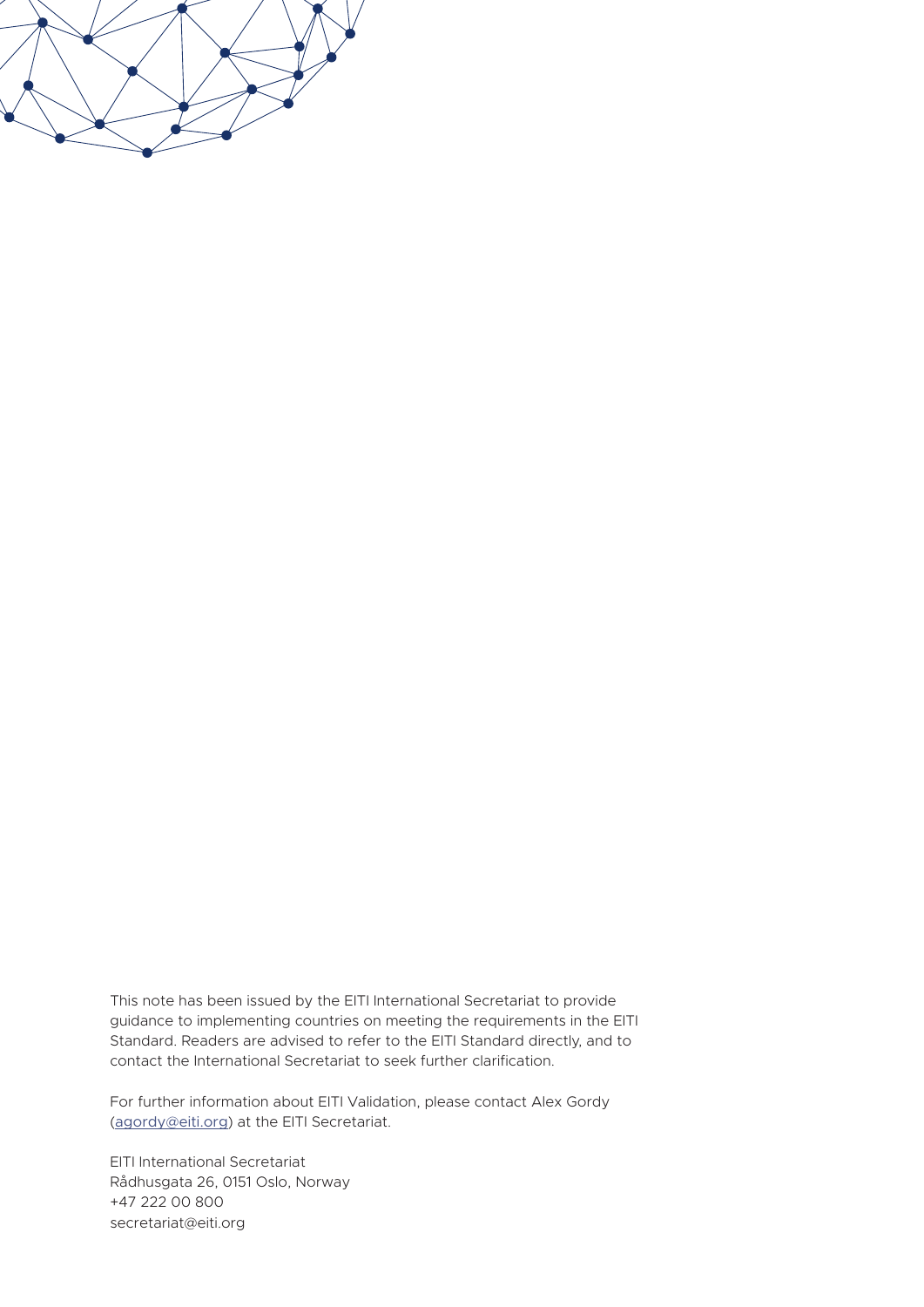### **Contents**

| <b>Overview of EITI Validation</b><br><b>Validation outcomes</b><br><b>Consequences of Validation</b><br><b>Validation procedure</b> |         |                                                                     |          |
|--------------------------------------------------------------------------------------------------------------------------------------|---------|---------------------------------------------------------------------|----------|
|                                                                                                                                      |         | How MSGs and national secretariats should prepare<br>for Validation | 12       |
|                                                                                                                                      |         | Templates for demonstrating progress                                | $12^{1}$ |
|                                                                                                                                      |         | Stakeholder engagement template                                     | $12^{1}$ |
| Transparency template                                                                                                                | 14      |                                                                     |          |
| Outcomes and impact template                                                                                                         | $15 \,$ |                                                                     |          |
| Timeline and steps                                                                                                                   | 16      |                                                                     |          |
| <b>Further resources</b>                                                                                                             | 20      |                                                                     |          |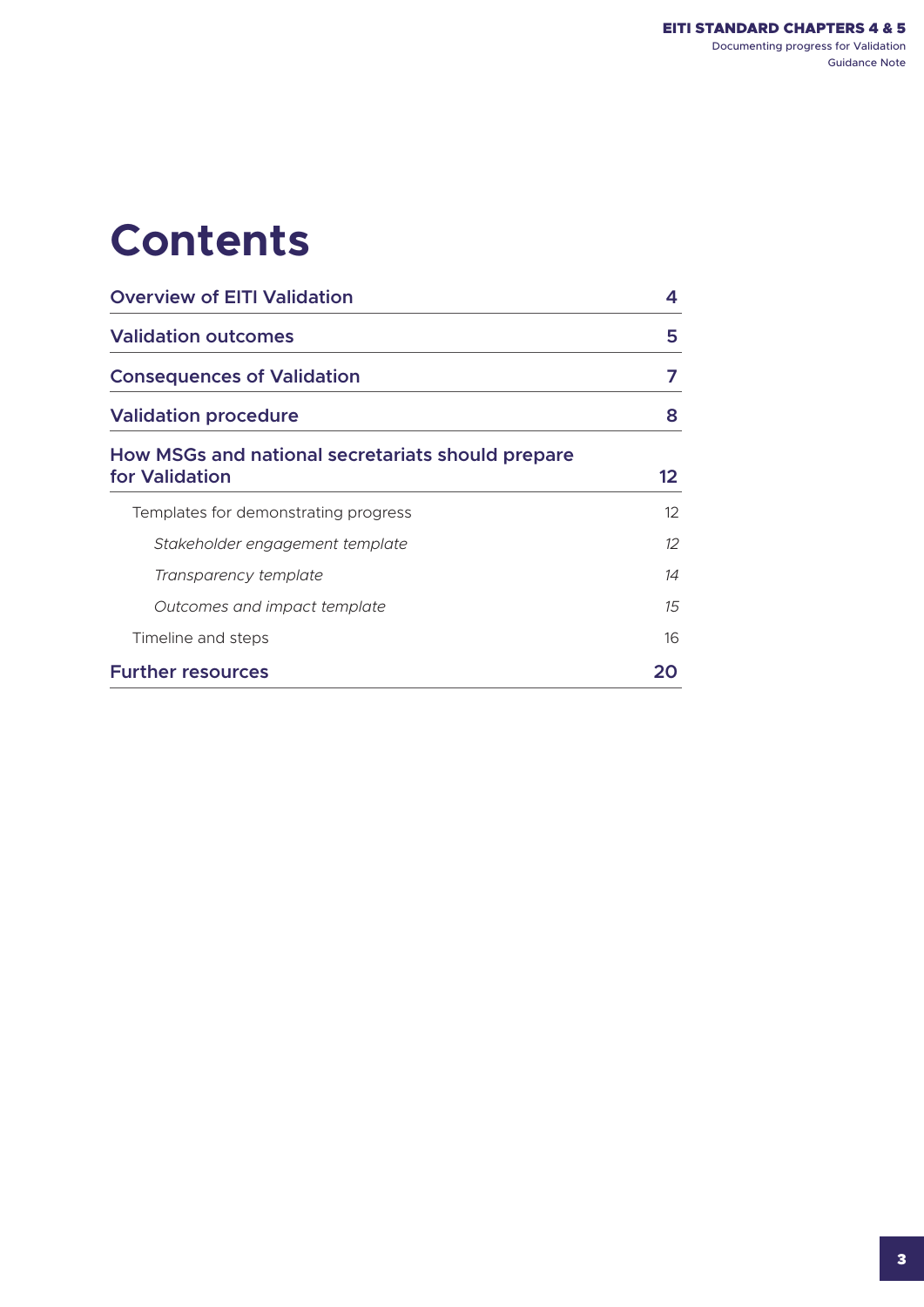### <span id="page-3-0"></span>**Overview of EITI Validation**

Validation is an essential feature of EITI implementation. It provides stakeholders with an impartial assessment of whether EITI implementation in a country is consistent with the provisions of the EITI Standard. The Validation report also addresses the impact of the EITI, the implementation of activities encouraged by the EITI Standard, lessons learnt in EITI implementation, as well as any concerns stakeholders have expressed and recommendations for future implementation of the FITI.

Validation is one of the key tools that the EITI Board uses to verify whether implementing countries are delivering on their commitments. Through Validation, countries receive recognition for their efforts and progress. The revised Validation model, adopted in December 2020, seeks to strengthen the multi-stakeholder group's (MSG) oversight of EITI implementation. The new data collection tools associated with Validation can also be used by MSGs between Validations to exercise oversight of disclosures, stakeholder engagement and the outcomes and impact of EITI implementation. Validation provides a regular external assessment of progress that complements and supports the MSG's work.

[The Validation Guide](https://eiti.org/document/eiti-validation-guide)<sup>1</sup> provides guidance on assessing progress towards meeting the EITI Requirements and templates for data collection. It indicates the objective of each EITI Requirement, and Validation considers the extent to which these objectives have been fulfilled. For some requirements, there is specific evidence that the EITI Board must assess to ensure that a provision has been met. In other cases, a country might take a different approach to address an EITI provision. In these instances, the Validation Guide provides examples of the types of evidence that the EITI Board might consider in its assessment. The EITI Board has the discretion to weigh minor gaps against progress in achieving the broader objective and may conclude that the requirement is fully met, if the implementing country is able to demonstrate that the broader objective of the EITI Requirement has been fulfilled.

This note provides guidance to multi-stakeholder groups on the Validation outcomes, consequences, procedure, timeline and preparatory steps.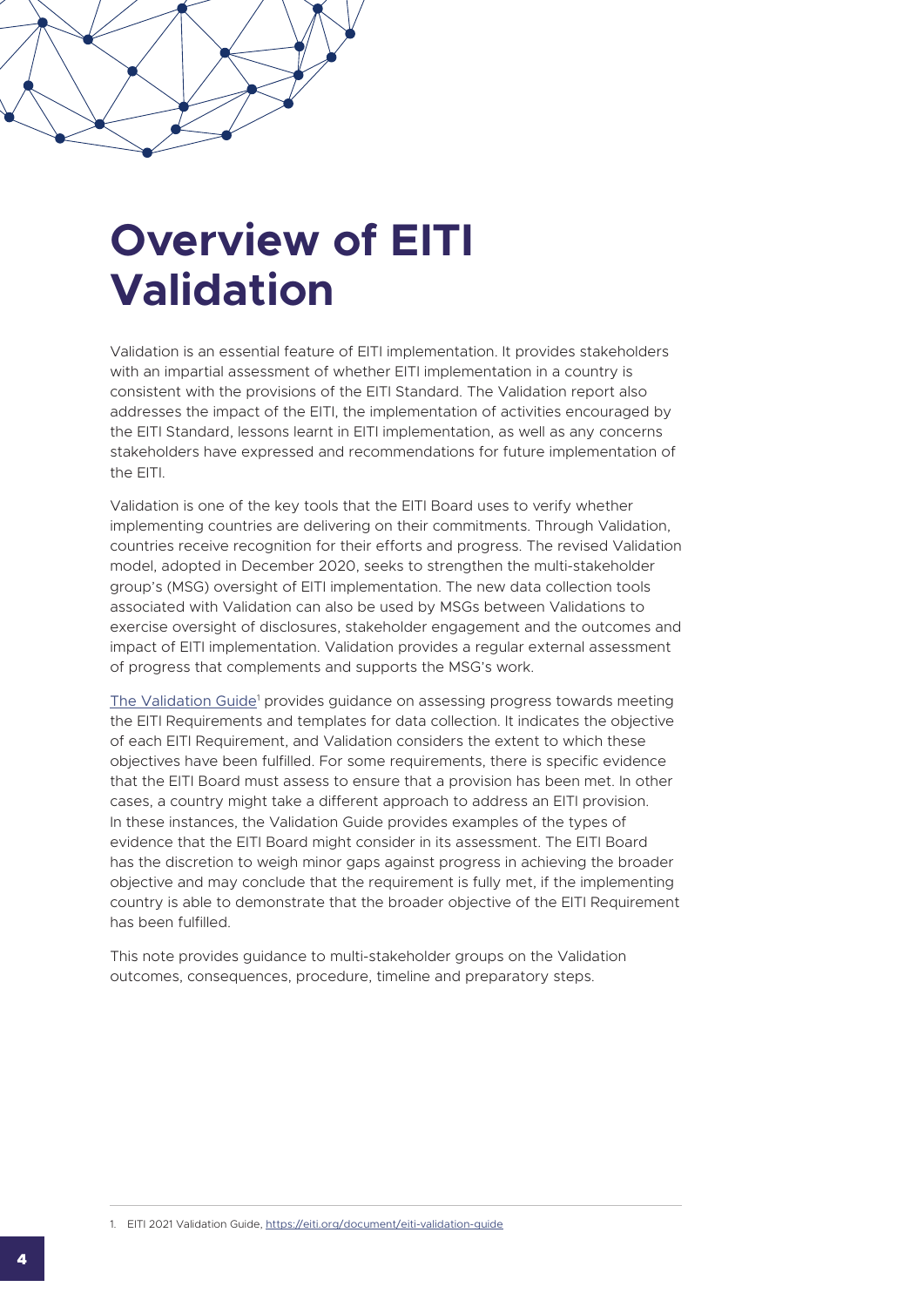#### EITI STANDARD CHAPTERS 4 & 5 Documenting progress for Validation Guidance Note

# <span id="page-4-0"></span>**Validation outcomes**

### **Assessment of EITI Requirements Low Fairly low Moderate High Very high**

Validation assesses the extent to which each EITI Requirement is met, using five categories: 0 - 49 50 - 69 70 - 84 85 - 92 93 - 100

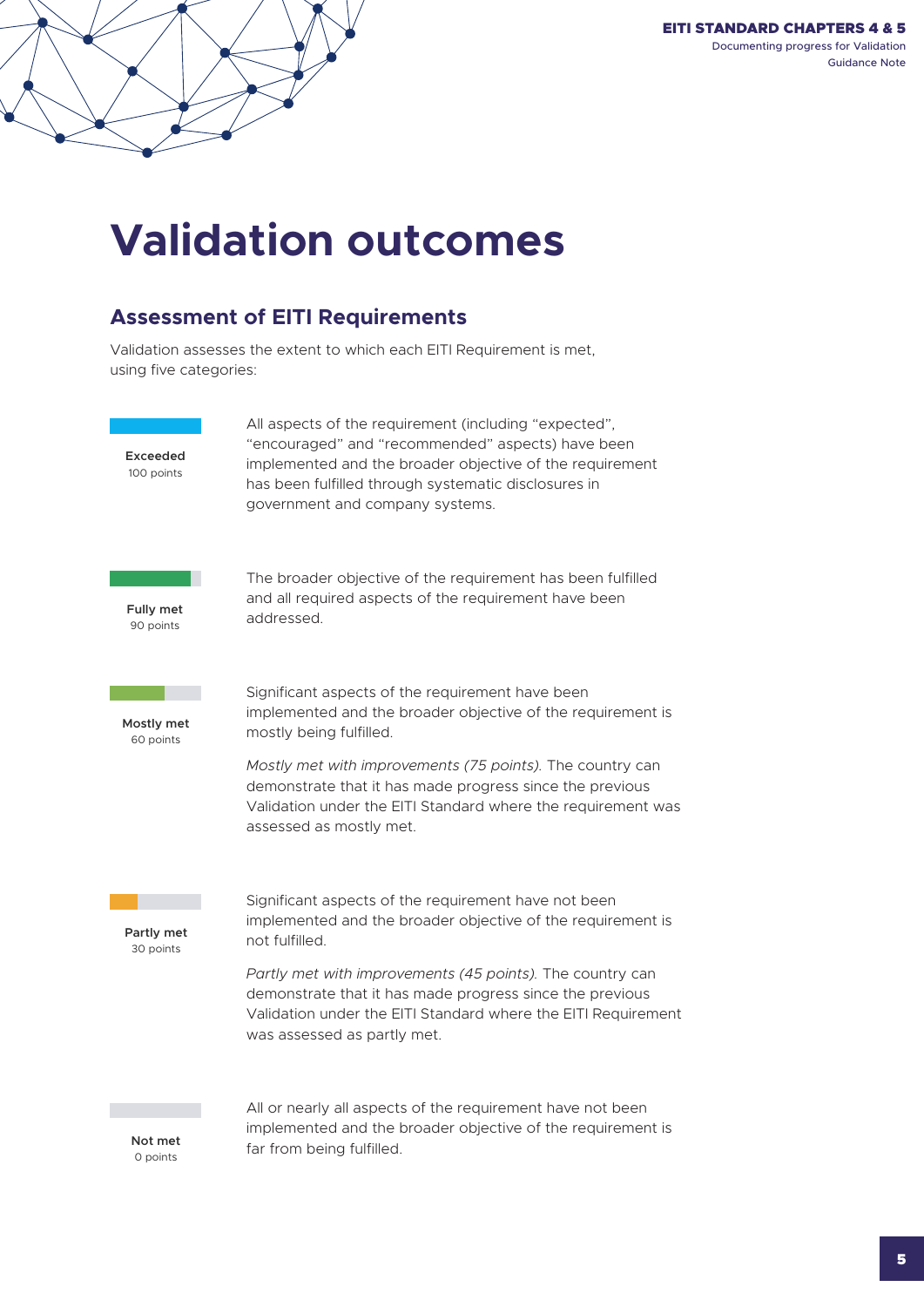#### **Effectiveness and sustainability**

In addition to progress with meeting each EITI Requirement, Validation will assess the effectiveness and sustainability of EITI implementation. Countries can receive up to 5 additional points (0, 0.5 or 1 point per indicator) for demonstrating progress on the following five indicators:

- **•** EITI implementation addresses nationally relevant extractive sector governance challenges. This indicator also recognises efforts beyond the EITI Standard.
- **•** Extractive sector data is disclosed systematically through routine government and corporate reporting.
- **•** There is an enabling environment for citizen participation in extractive sector governance, including participation by affected communities.
- **•** Extractive sector data is accessible and used for analysis, research and advocacy.
- **•** EITI has informed changes in extractive sector policies or practices

The Validation Guide provides details on how each EITI Requirement and the Effectiveness and sustainability indicators are assessed.

#### **Overall assessment**

Countries will receive an overall score, as well as a score for each of the three components: "Stakeholder engagement" (Requirements 1.1 to 1.4), "Transparency" (Requirements 2 to 6) and "Outcomes and impact" (Requirements 1.5 and 7). The overall score represents an average of the component scores. These are presented as a numerical score from 0 to 100, accompanied by a qualitative description from "Low" to "Very high".

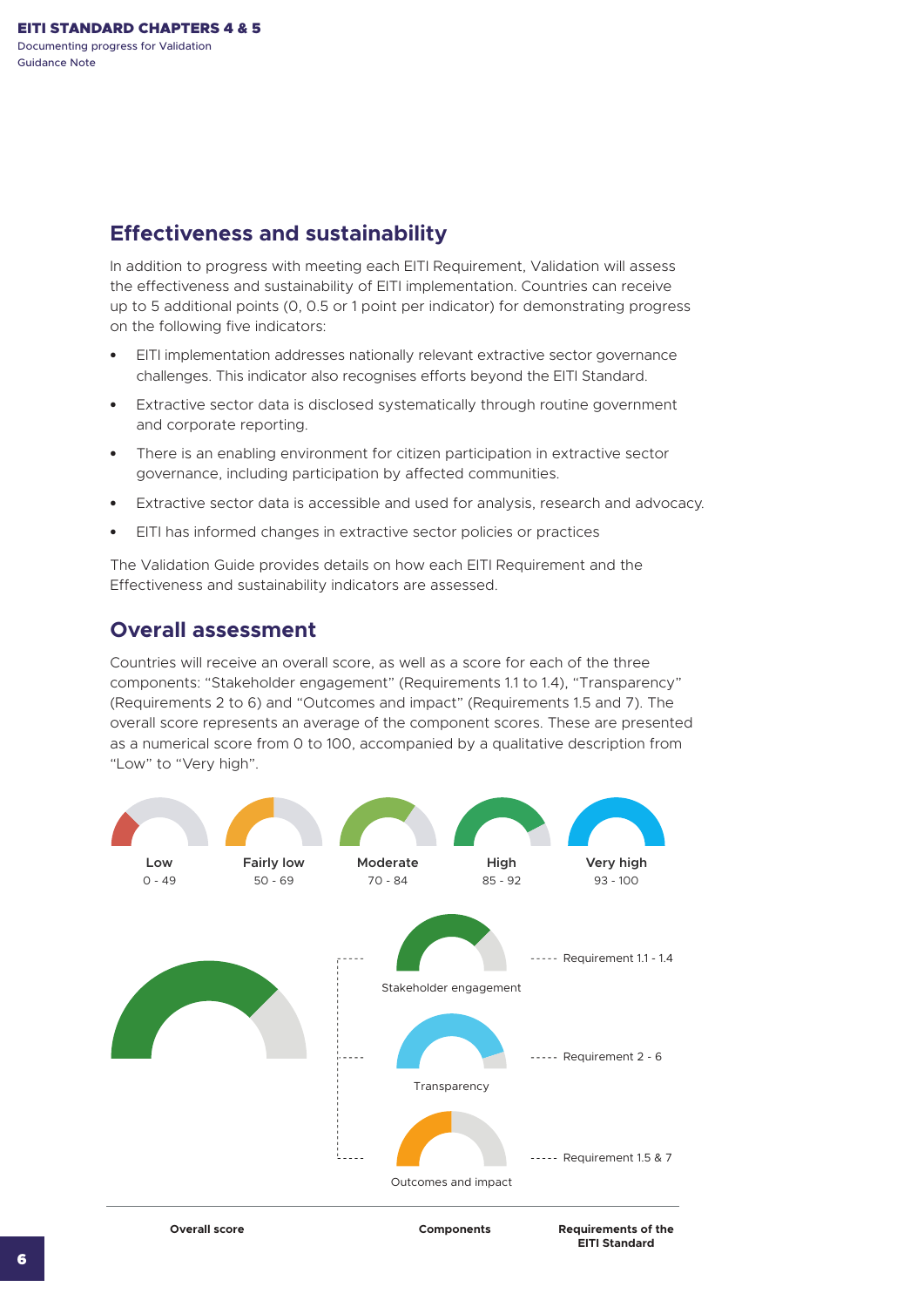#### EITI STANDARD CHAPTERS 4 & 5 Documenting progress for Validation Guidance Note

### <span id="page-6-0"></span>**Consequences of Validation**

Countries are expected to make continuous progress on EITI implementation, improving their score over time. Failing to demonstrate progress will result in a "Low" score in Validation and can lead to suspension or delisting from the EITI. **Consequences of Validation**



**First Validation**

**Subsequent Validations**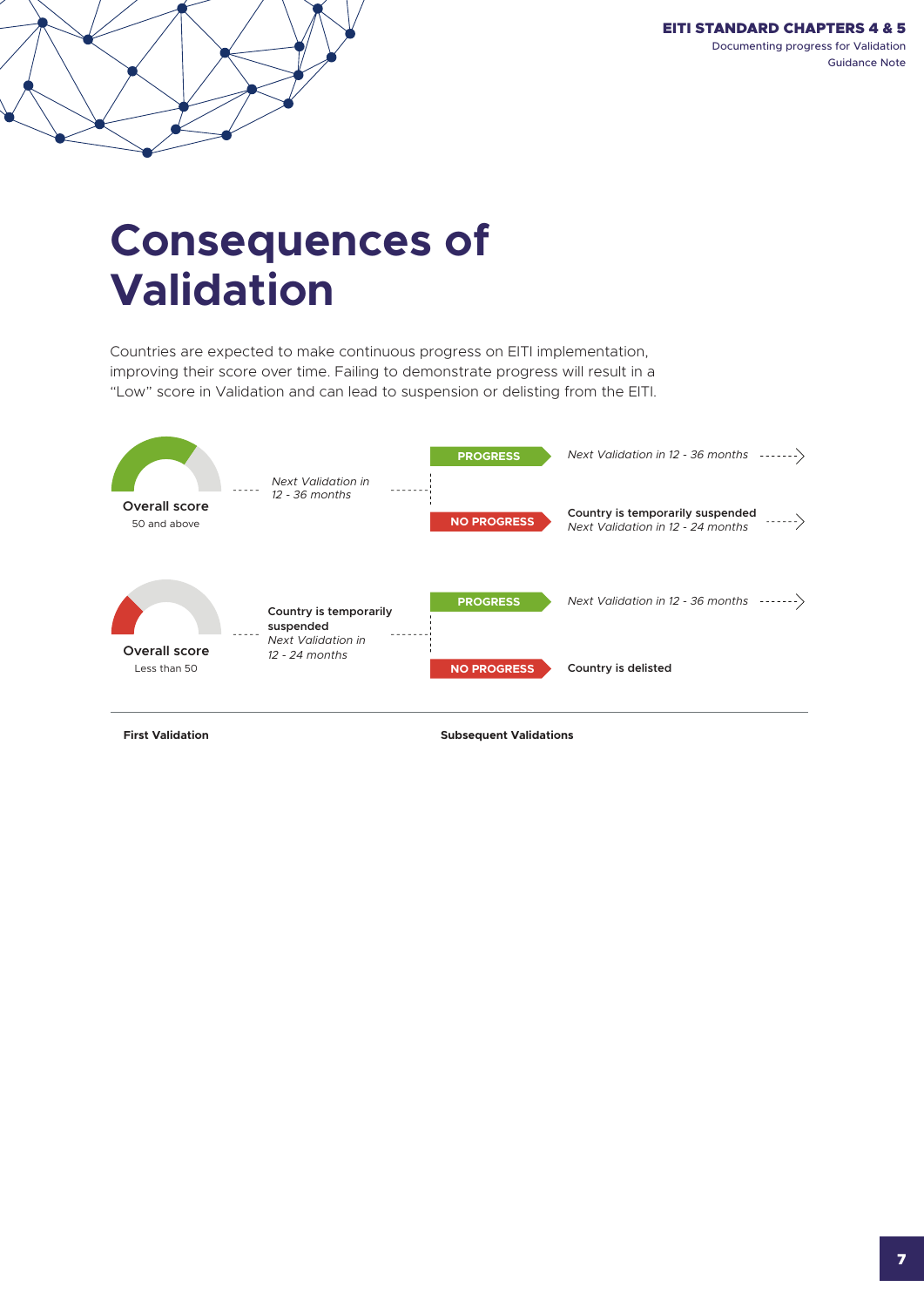# <span id="page-7-0"></span>**Validation procedure**

The EITI Validation procedure lays out how countries are validated. Given the multi-stakeholder nature of the EITI and the importance of implementing country ownership, the Validation procedure emphasises the MSG's role in demonstrating progress in implementing the EITI Standard.

Validation is carried out in five stages:



The overview below is a summary of the activities conducted in each stage. For the full procedure, consult the "[EITI Validation Procedure](https://eiti.org/document/eiti-validation-procedure)".<sup>2</sup>



#### Stage 1 **Preparation for Validation**

Prior to the commencement of Validation, the MSG oversees the collation of data and documentation using templates.3 This work may be undertaken with support from the national secretariat, a consultant or the Independent Administrator. The International Secretariat's country team will provide guidance.

The dossier submitted by the MSG should include clear references to publicly available documents and information on how to access them. Where source documents are not publicly available (e.g. MSG meeting minutes, Terms of Reference), these should be provided as an annex. Stakeholders are also invited to prepare any other documentation they consider relevant, including efforts to go beyond the EITI Standard.

<sup>2.</sup> <https://eiti.org/document/validation-procedures>

<sup>3.</sup> <https://eiti.org/document/2021-validation-model-templates>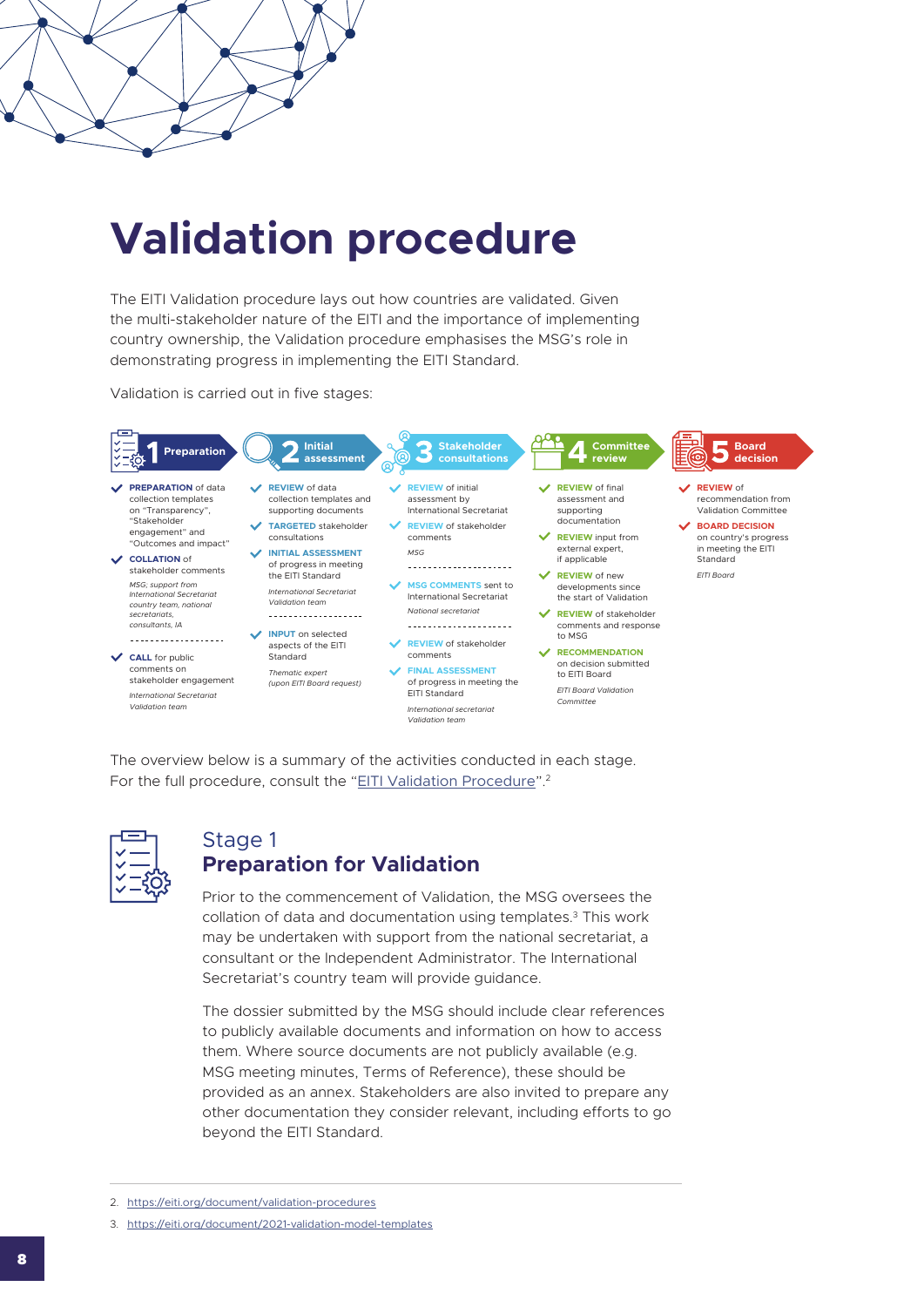The MSG should submit the completed data collection and documentation templates to the International Secretariat by the commencement of Validation (see following section, "How MSGs and national secretariats should prepare for Validation").

Ahead of the Validation, the International Secretariat launches a public call for views on stakeholder engagement in the EITI. Inputs are shared with the MSG and other relevant stakeholders.

The Validation Committee may also engage an external expert to provide input on any aspect of the EITI Standard on selected Validations. The MSG may propose that an external expert be involved in its Validation. Such requests should be made at least three months before the scheduled commencement of Validation and explain the rationale for the request. In deciding which Validations to involve an external expert, the Validation Committee will consider the following criteria:

- **•** The complexity of the EITI process being assessed
- **•** The country's Validation ratings and findings
- **•** Challenges in stakeholder engagement in the EITI identified during implementation and/or in recent ratings and trends related to the broader enabling environment
- **•** The International Secretariat's need for external support
- **•** Budget implications
- **•** The particular added value from external expertise in the case at hand



#### Stage 2 **Initial data collection and stakeholder consultation**

This work is undertaken by the EITI International Secretariat after the commencement of Validation. The International Secretariat's Validation team reviews the information submitted by the MSG, as well as responses to the call for views on stakeholder engagement. The composition of the Validation team will be communicated to the MSG and national secretariat ahead of the commencement of Validation.

The Validation team proposes a preliminary assessment of each EITI Requirement, as well as the effectiveness and sustainability indicators, in accordance with the Validation Guide. The Validation team proposes corrective actions for requirements where gaps are identified, or evidence is not sufficient to demonstrate that the requirement has been fully met.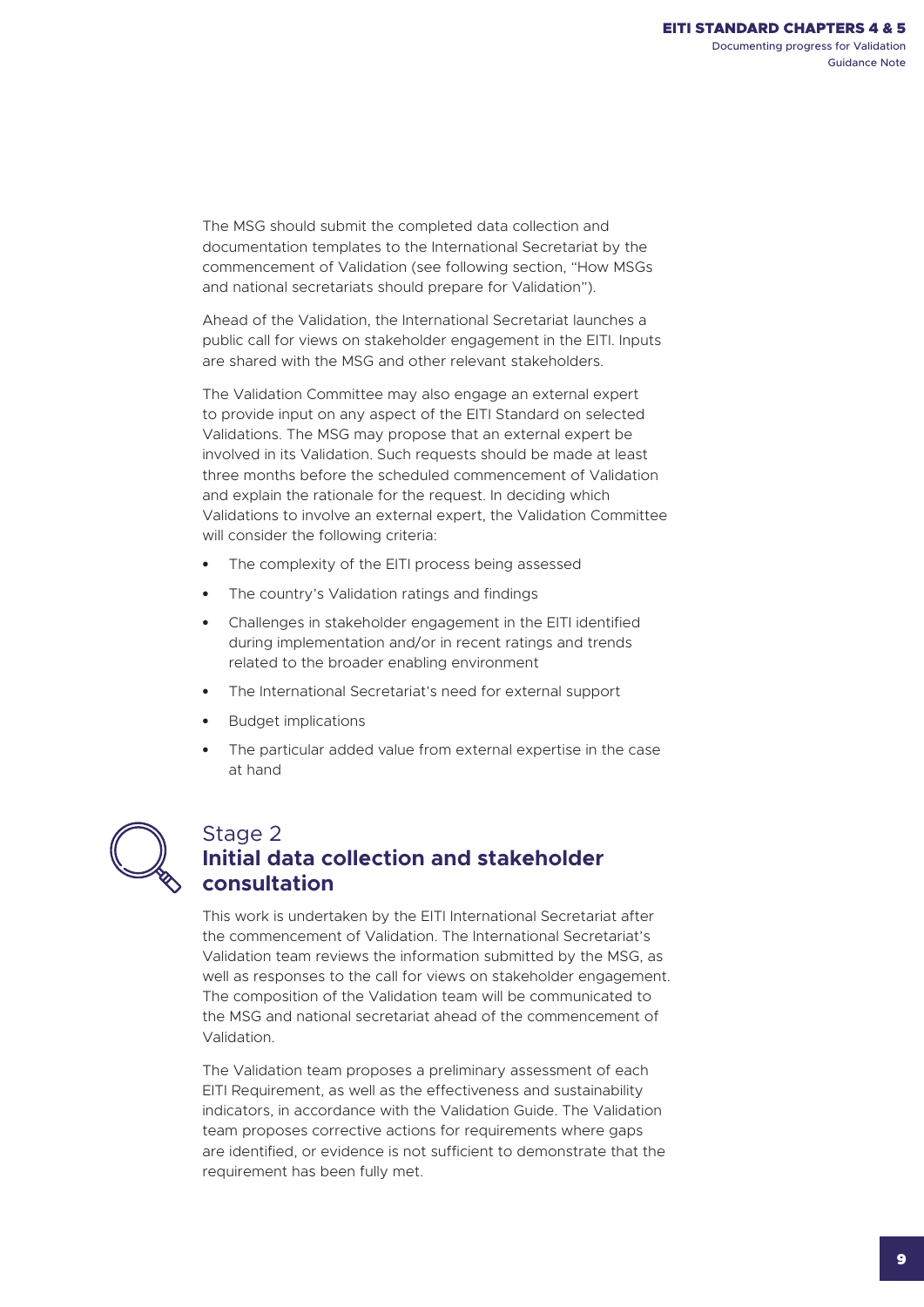Guidance Note

The International Secretariat will offer the MSG the opportunity to discuss preliminary findings at a teleconference. The Validation team may undertake targeted virtual stakeholder consultations at this stage. In exceptional cases, especially if there are severe concerns related to stakeholder engagement, the Validation team may visit the country to undertake in-person consultations and seek further information.



### Stage 3 **Stakeholder comments**

The MSG is invited to provide further evidence and other feedback on the draft Validation report within four weeks from receiving the draft Validation report in the local working language. The National Coordinator (NC) should compile MSG comments and additional evidence in one file and submit these to the International Secretariat. In exceptional circumstances where stakeholders are not able to have their views reflected in the MSG's comments, stakeholders may contact the International Secretariat directly to provide comments.

The Secretariat reviews all submissions from stakeholders received within the assigned 4-week period and provide a response to the MSG. Any information on disclosures or developments taking place after the commencement of Validation will be considered in the final Validation report, if it is referred to in the MSG-endorsed feedback, independently verifiable and materially affects the assessment.



#### Stages 4-5 **Board review and decision**

The Validation Committee will review the draft Validation report and any feedback from the MSG. The final decision on the Validation's outcome and the commencement date of the next Validation is made by the EITI Board.

The Validation report and associated stakeholder comments are considered confidential until the Board has reached a decision. Once the Board has reached a decision, they will be made publicly available. The Validation Committee will consider stakeholders' requests for comments to be treated confidentially.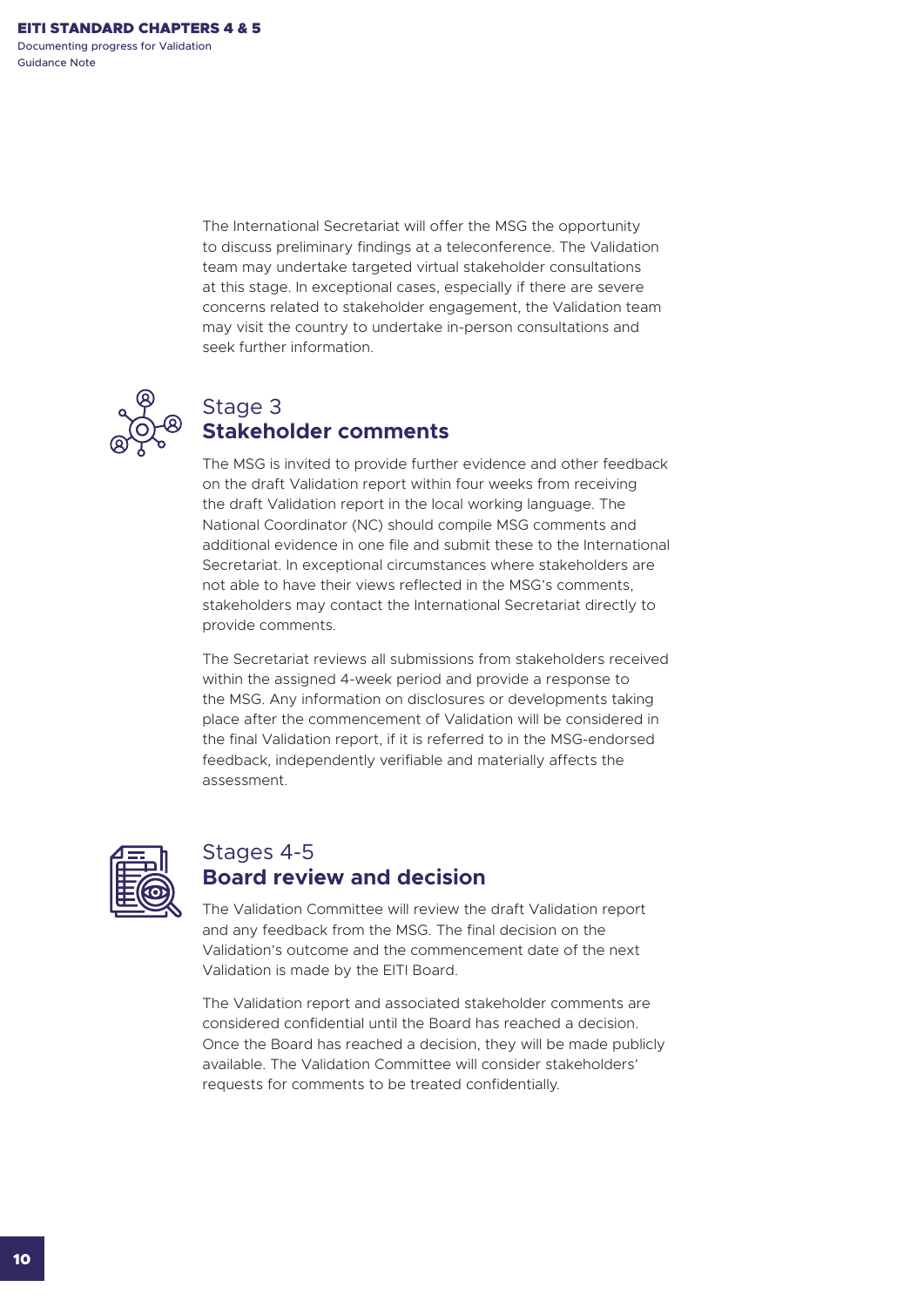### **Validation timeline**

The Validation procedures specify the following timeframe:

| <b>Milestone</b>                                                               | <b>Responsible party</b>                                                                                          | <b>Timeline</b>                                                   |
|--------------------------------------------------------------------------------|-------------------------------------------------------------------------------------------------------------------|-------------------------------------------------------------------|
| Compilation of data<br>and documentation                                       | MSG, with support from<br>the national secretariat and<br>guidance from International<br>Secretariat country team | Prior to the<br>commencement<br>of Validation                     |
| Call for views<br>on stakeholder<br>engagement launched                        | <b>International Secretariat</b><br>Validation team                                                               | Validation<br>commencement<br>$date - 4 weeks$                    |
| Submission of data<br>and documentation<br>to the International<br>Secretariat | <b>MSG</b>                                                                                                        | By Validation<br>commencement<br>date                             |
| Commencement of<br>Validation                                                  |                                                                                                                   | Varies as per the<br>schedule agreed<br>by the Board <sup>4</sup> |
| Review of information<br>and initial assessment                                | International Secretariat<br>Validation team                                                                      | + 6 weeks                                                         |
| Translation of initial<br>assessment                                           | International Secretariat                                                                                         | + 3 weeks                                                         |
| MSG comment period                                                             | <b>MSG</b>                                                                                                        | + 4 weeks                                                         |
| Finalisation of<br>Secretariat's<br>assessment                                 | International Secretariat<br>Validation team                                                                      | + 2 weeks                                                         |
| Completion of Board<br>review                                                  | Validation Committee, EITI<br><b>Board</b>                                                                        | + max 10 weeks                                                    |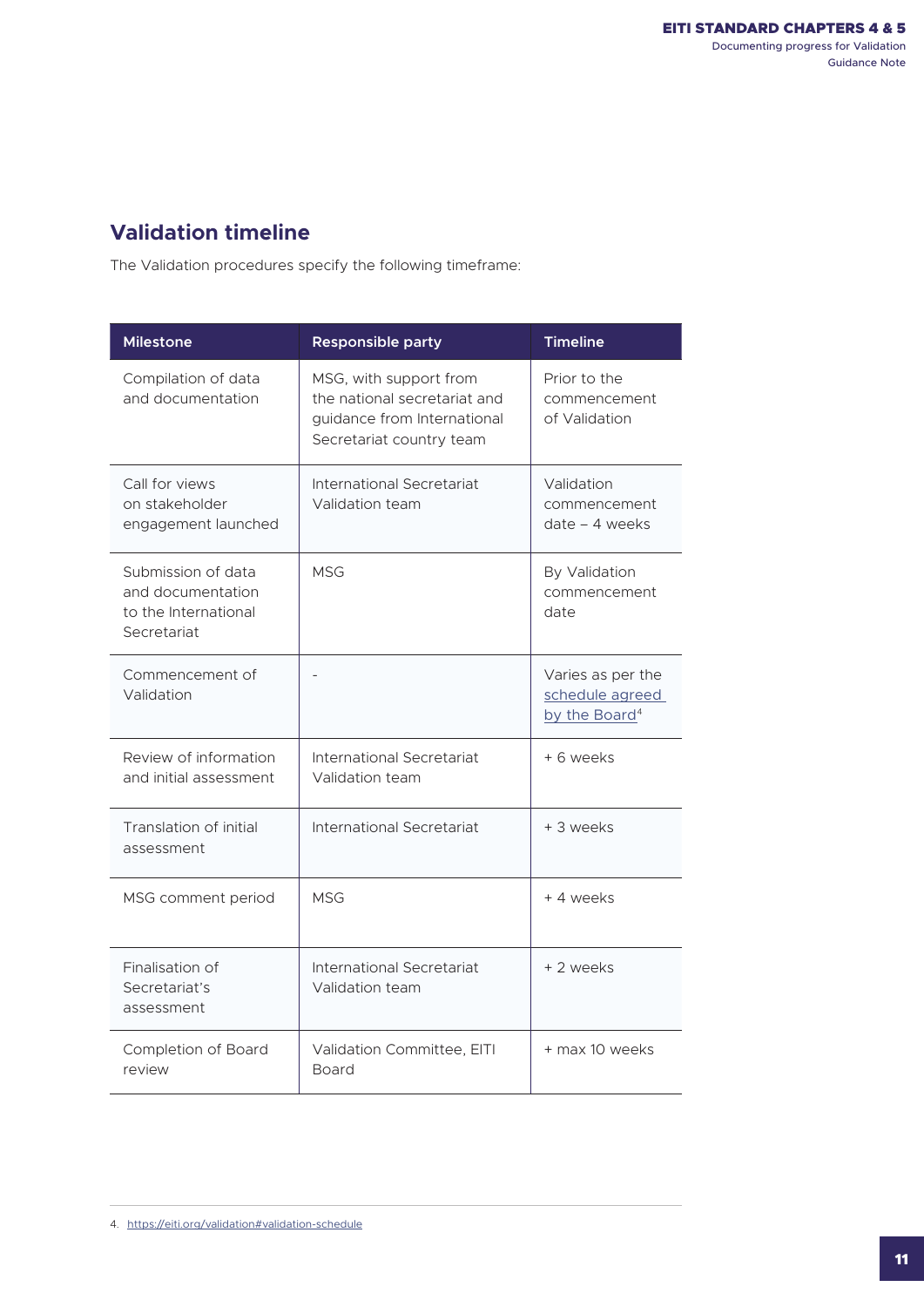# <span id="page-11-0"></span>**How MSGs and national secretariats should prepare for Validation**

The MSG and the national secretariat have a central role in Validation. The assessment relies on the country demonstrating its progress in implementing the EITI Standard. The tools developed for Validation enable the MSG to plan and monitor disclosures, stakeholder engagement, and outcomes and impact also between Validations.

The MSG is encouraged to integrate the data collection templates developed for Validation into its annual implementation cycle. This will strengthen EITI implementation and make the preparation for Validation less intensive. The MSG is required to submit the completed templates to the International Secretariat by the Validation commencement date.

#### **Templates for demonstrating progress**

Countries are expected to complete a set of templates that document and monitor progress on the three components of Validation: Stakeholder engagement, Transparency and Outcomes and impact. Validation is primarily based on evidence and information presented by the MSG through these templates, complemented by stakeholder consultations and other publicly available documentation.



#### **Stakeholder engagement template**

The [template on Stakeholder engagement](https://eiti.org/files/documents/stakeholder_engagement_template_en.docx) collects information on EITI Requirements related to the functioning of the MSG and the engagement of government, industry and civil society in the EITI process (Requirements 1.1 to 1.4). It consists of four parts:

- 1. MSG oversight. This part reflects most aspects of Requirement 1.4, including the composition of the MSG, the provisions of the MSG's Terms of Reference and how these were followed in practice and information about MSG meetings in the period under review. This part is typically prepared by the national secretariat and should be approved by the MSG.
- 2. Government engagement. This part reflects Requirement 1.1 and some aspects of Requirement 1.4. It collects information and evidence of active government engagement in the EITI and the nomination process for government MSG members. This part should be prepared and approved by the government MSG members. The completed file should be presented to the MSG for information, but MSG approval is not expected.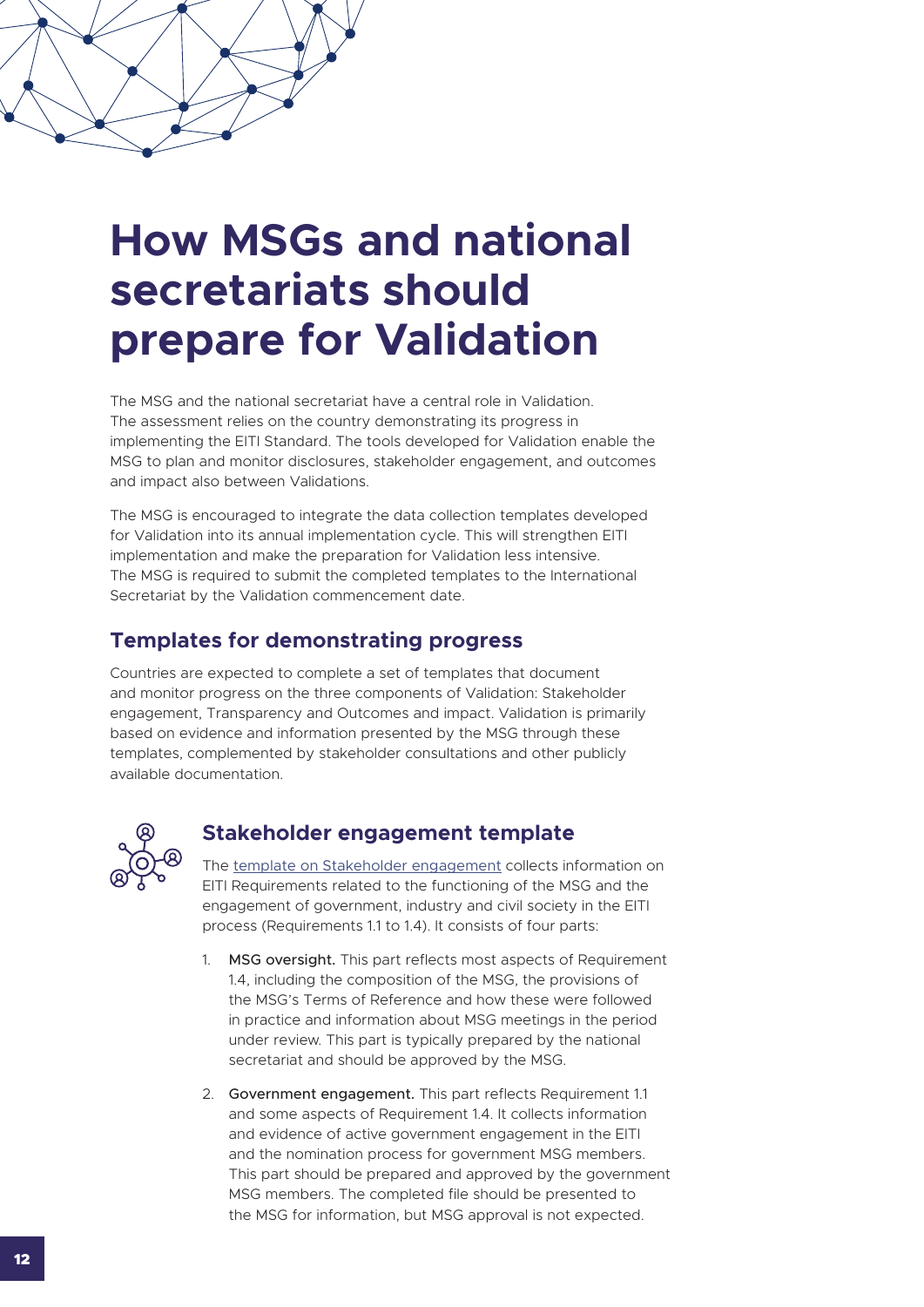Government MSG members may wish to agree that one member coordinates the constituency's response to ensure that the template is completed ahead of Validation. The constituency may also request support from the national secretariat.

- 3. Industry engagement. This part reflects Requirement 1.2 and some aspects of Requirement 1.4. It collects information and evidence of active engagement by extractive companies in the EITI and the nomination process for industry MSG members. This part should be prepared and approved by the industry MSG members. The completed file should be presented to the MSG for information, but MSG approval is not expected. Industry MSG members may wish to agree that one member coordinates the constituency's response to ensure that the template is completed ahead of Validation. The constituency may also request support from the national secretariat.
- 4. Civil society engagement. This part reflects Requirement 1.3 and some aspects of Requirement 1.4. It collects information and evidence of active engagement by civil society in the EITI and the nomination process for civil society MSG members. It also requests civil society to document any obstacles to its participation in the EITI, including suspected breaches of the EITI's civil society protocol.<sup>5</sup> This part should be prepared and approved by the civil society MSG members. The completed file should be presented to the MSG for information, but MSG approval is not expected. Civil society MSG members may wish to agree that one member coordinates the constituency's response to ensure that the template is completed ahead of Validation. The constituency may also request support from the national secretariat.

The International Secretariat's Validation team may conduct inperson or virtual consultations with stakeholders to gain further information and views on stakeholder engagement in the EITI. The International Secretariat will launch a public call for stakeholder views at least four weeks before Validation commences. This offers stakeholders the opportunity to share perspectives on EITI implementation and stakeholder engagement in the period under review in Validation. The [Validation Guide](https://eiti.org/document/eiti-validation-guide) includes further information about the questions considered when assessing stakeholder engagement in Validation.

5. EITI Protocol: Participation of civil society, <https://eiti.org/document/eiti-protocol-participation-of-civil-society>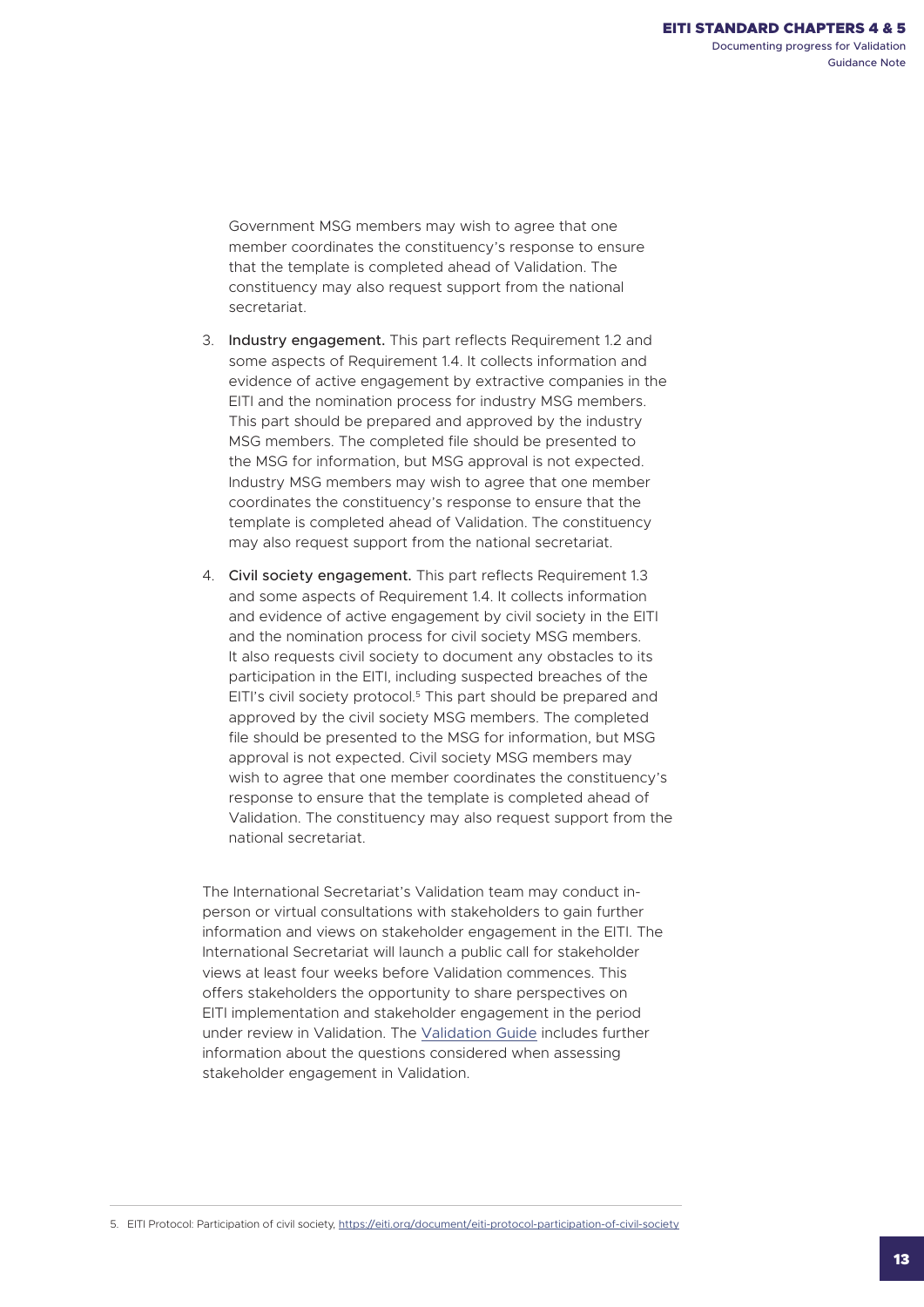<span id="page-13-0"></span>Documenting progress for Validation Guidance Note



#### **Transparency template**

The [Transparency template](https://eiti.org/files/documents/en_transparency_template_v.1.1.xlsx) addresses EITI disclosure Requirements (Requirements 2 to 6). It builds on the [Summary Data Template 2.0](https://eiti.org/document/eiti-summary-data-template) but captures the EITI Requirements more comprehensively. The file includes a tab for each EITI Requirement related to data disclosures. The MSG is requested to indicate how the required information can be publicly accessed and to comment on possible shortcomings related to the comprehensiveness, reliability, level of disaggregation or accessibility of data.

The Transparency template is a useful tool for the MSG to oversee EITI disclosures. It has several functions:

- **•** Mapping of systematic disclosures. The template lists the information required or encouraged under each EITI Requirement and enables indicating whether this information is systematically disclosed by a government agency or company. The template includes a field for indicating how this information can be accessed (usually a hyperlink).
- **•** Scoping for EITI reporting. The EITI Report only needs to include information that is not already publicly available through systematic disclosures by government agencies or companies. Mapping existing systematic disclosures using the Transparency template helps the MSG determine the scope of the EITI Report. The MSG can also task the Independent Administrator to undertake scoping work using the Transparency template.
- **•** Overseeing disclosures and the Independent Administrator's work. The Standard Terms of Reference (ToRs) for Independent Administrators (IA) task the IA with producing an EITI Report that meets the EITI Standard. The Transparency template is a tool for the MSG to oversee that this task is completed. The MSG is encouraged to include in the IA's ToRs that the Transparency template is completed once the EITI Report is ready for MSG approval. This allows the MSG to assess whether information has been comprehensively disclosed for each requirement, either directly by government agencies and companies or through the EITI Report. If the MSG does not engage an IA to produce EITI Reports, the MSG is encouraged to task a technical working group, the national secretariat or a consultant with completing the Transparency template.
- **•** Demonstrating progress in Validation. Finally, the MSG is required to submit the completed Transparency template reflecting disclosures in the latest reporting period to the International Secretariat ahead of the commencement of Validation. The International Secretariat will use this information to assess the country's adherence to EITI Requirements on data disclosures. The MSG is encouraged to provide comments on the comprehensiveness and reliability of the disclosures. The International Secretariat's country team is available to provide support and guidance on completing the Transparency template.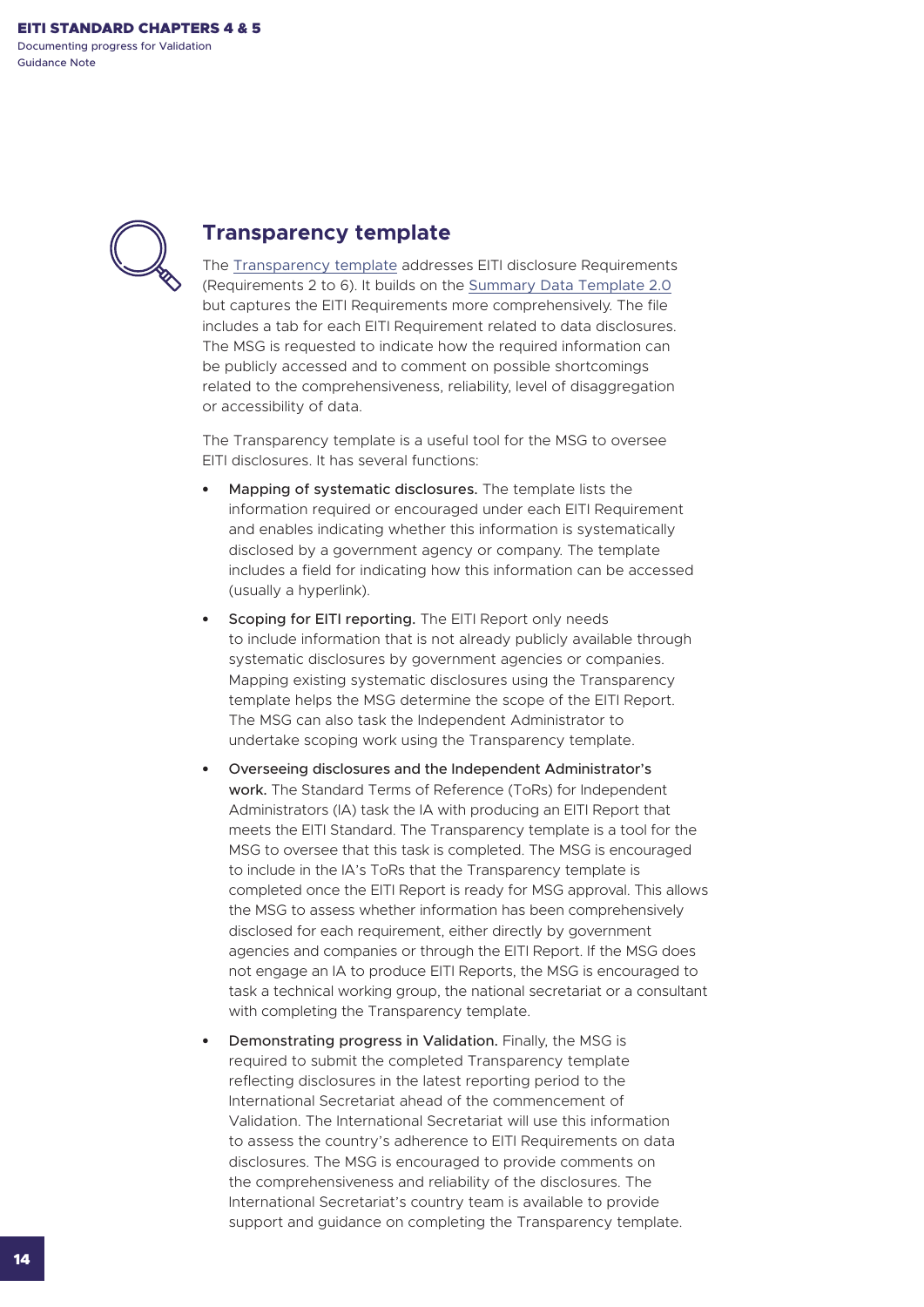<span id="page-14-0"></span>The [Validation Guide](https://eiti.org/document/eiti-validation-guide) provides detailed information about how each of the EITI Requirements related to data disclosures (Requirements 2 to 6) will be assessed. The MSG is encouraged to draw on the Validation Guide when completing the Transparency template.



#### **Outcomes and impact template**

The [Outcomes and impact template](https://eiti.org/files/documents/outcomes_and_impact_template_en.docx) reflects EITI Requirements on the work plan (Requirement 1.5) and outcomes and impact (Requirement 7). It is a tool for the MSG to document its annual review of the outcomes and impact of EITI implementation, in accordance with Requirement 7.4. It is also a useful starting point for the setting the MSG's objectives and plans for the coming year.

The MSG should oversee the annual review of outcomes and impact and seek input from the broader constituencies. The MSG may wish to establish a working group to lead on this or seek support from the national secretariat.

A completed Outcomes and impact template will resemble an EITI annual progress report.<sup>6</sup> If the MSG is using other tools to monitor, document and publish the outcomes and impact of EITI implementation, it is sufficient to include references and links to such documents in the Outcomes and impact template.

The Outcomes and impact template consists of four parts:

- 1. Relevance of EITI implementation. This part covers the work plan, monitoring of EITI implementation, innovations and impact. It encourages the MSG to consider the actual and expected outcomes of EITI implementation and how those reflect stakeholders' priorities.
- 2. Public debate. This part covers data accessibility, outreach activities and examples of the use of EITI data. The MSG is encouraged to provide concrete examples of, for example, outreach events and studies using EITI-related data.
- 3. Effectiveness and sustainability. The MSG is requested to evaluate progress on each of the five Effectiveness and sustainability indicators, as well as any additional evidence. The assessment will also consider evidence presented elsewhere in the templates, as well as stakeholder views. The Validation Guide includes further details on how progress on the indicators will be assessed.
- 4. Stakeholder feedback and MSG approval. The MSG is asked to describe the opportunities that stakeholders beyond the MSG have had to provide input to the work plan and the review of outcomes and impact. This derives from Requirements 1.5.b and 7.4.b. The final Outcomes and impact file should be approved by the MSG and made publicly available.

<sup>6.</sup> Until June 2019, EITI countries were required to publish an annual progress report (Requirement 7.4 of the 2016 EITI Standard). The 2019 EITI Standard continues to require that the MSG annually reviews the outcomes and impact of EITI implementation. However, MSG's can determine the format for this.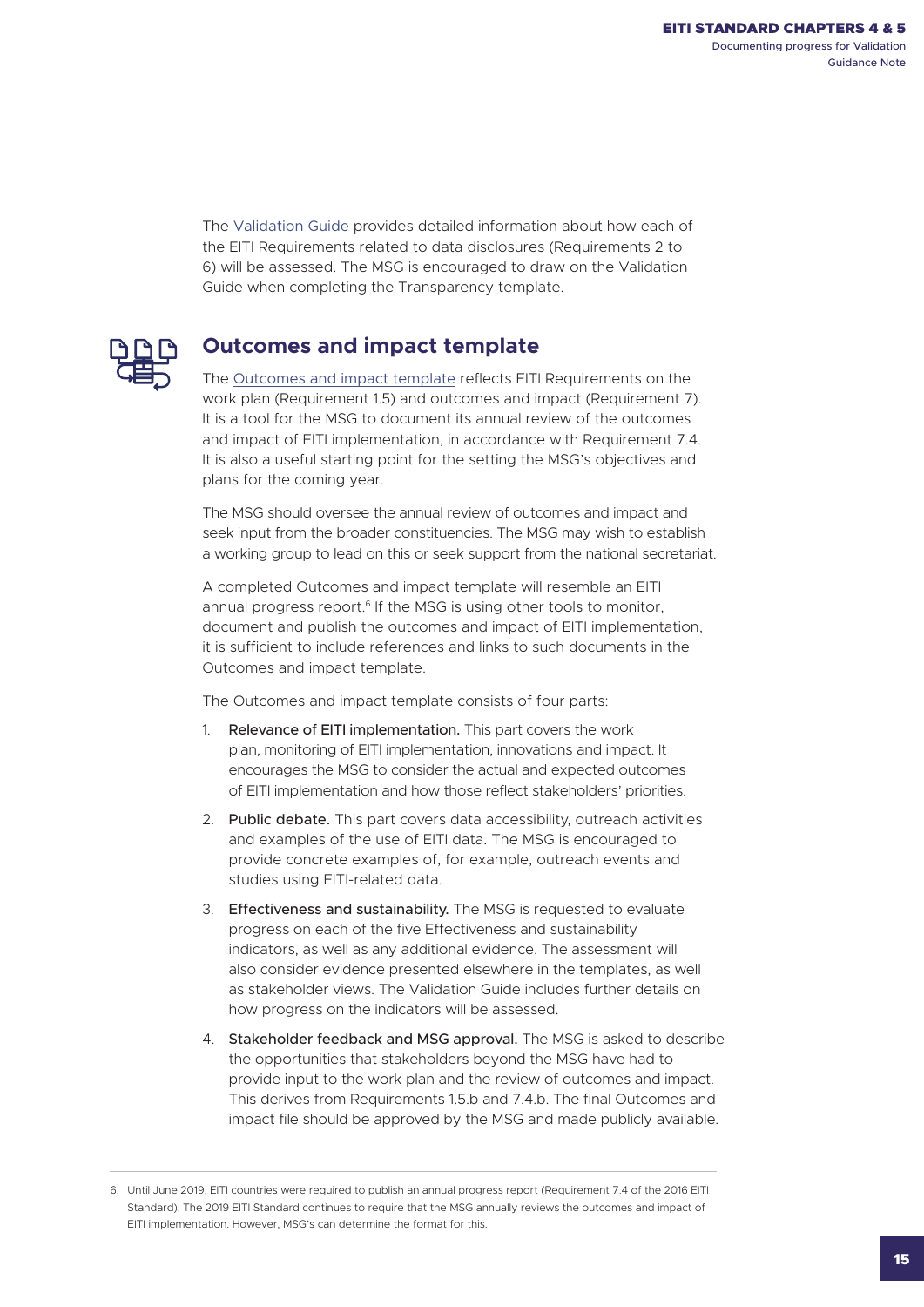# **Timeline and steps**

#### **Annually**

The MSG is encouraged to use the Stakeholder engagement, Transparency and Outcome and impact templates to support its regular oversight of EITI implementation (including between Validations), as per the following cycle: Maximising and evaluating impact of EITI disclosures



By integrating the templates into the annual EITI implementation cycle, the MSG will improve its understanding and oversight of the strengths and weaknesses of the EITI process. The templates also support the MSG in setting objectives and planning activities that address stakeholders' priorities and EITI Requirements. Using the Transparency template for both scoping and overseeing disclosures can help reduce the cost of EITI reporting and facilitate a transition towards systematic disclosures by government agencies and companies.

If the MSG wishes its progress to be assessed before the scheduled commencement of Validation, it may request the Board for an early Validation. The MSG may, for example, request that the country's progress on a particular EITI Requirement be assessed if it can demonstrate that a corrective action has been addressed. The Board will consider the preparedness of the country and resource implications in assessing such requests.

#### **3 to 6 months before Validation**

Three to six months before the scheduled commencement of Validation, the MSG is encouraged to step up preparations for Validation. The time and resources required will depend on whether the MSG has integrated the data collection templates into its annual implementation cycle. The upcoming Validation and necessary preparations should be reflected in the EITI work plan.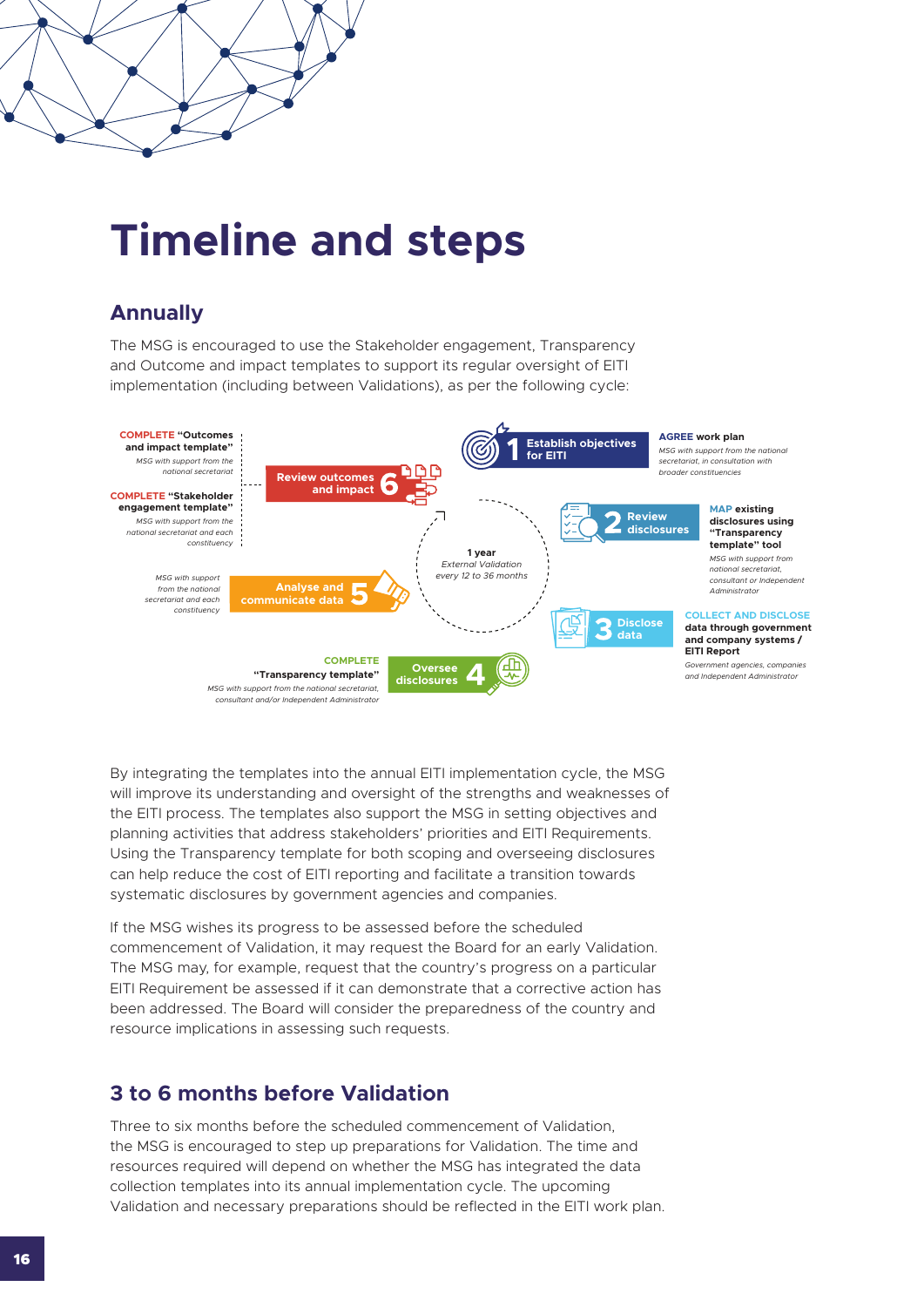The MSG should agree an approach for completing the data collection templates ahead of the commencement of Validation. This process will be made easier if the MSG has integrated the templates into its annual implementation cycle by, for example, tasking the Independent Administrator with completing the Transparency template.

The MSG may wish to establish a working group that leads on these efforts, with representation from all constituencies. It is also useful to agree on the role the of the National Coordinator and other national secretariat staff members. If the MSG requires support from a consultant, it should agree on Terms of Reference and allocate resources accordingly.

It is recommended that the MSG completes a first draft of the data collection templates at least two months before Validation commences. This will enable sufficient time for stakeholders and the International Secretariat to provide feedback on the documents before they are finalised. It also allows the MSG, relevant government agencies and companies to address possible gaps prior to Validation.

If MSG members have diverging views about how information should be presented in the templates, the submission should document these. The MSG may need to conduct several meetings and rounds of comments in order to agree the final dossier and templates. MSGs and national secretariats are encouraged to take this into account when planning preparations for Validation. Stakeholders or constituencies are welcome to make additional submissions directly to the International Secretariat, if their views are not fully reflected in the MSG's submission. This should be done before Validation commences.

The MSG is not expected to propose an assessment of EITI Requirements. However, when completing the templates, the MSG is encouraged to consult the EITI Standard, the Validation Guide and guidance notes to identify and address possible shortcomings in EITI implementation ahead of Validation.

The MSG is also encouraged to highlight any efforts to go beyond the EITI Standard, as well as the outcomes of such efforts. This can be done through the Outcomes and impact template or in a separate submission to the International Secretariat. These efforts will be documented in the Validation assessment.

MSGs and national secretariats are strongly encouraged to share the draft templates with the International Secretariat for feedback before formally submitting them for Validation.

The International Secretariat team leading the Validation will be communicated to the MSG three months before Validation commences. The MSG will also be informed if the Validation Committee agrees to engage an external expert to contribute to Validation. Prior to the Validation, the International Secretariat's country team will support the MSG and the national secretariat in their preparations.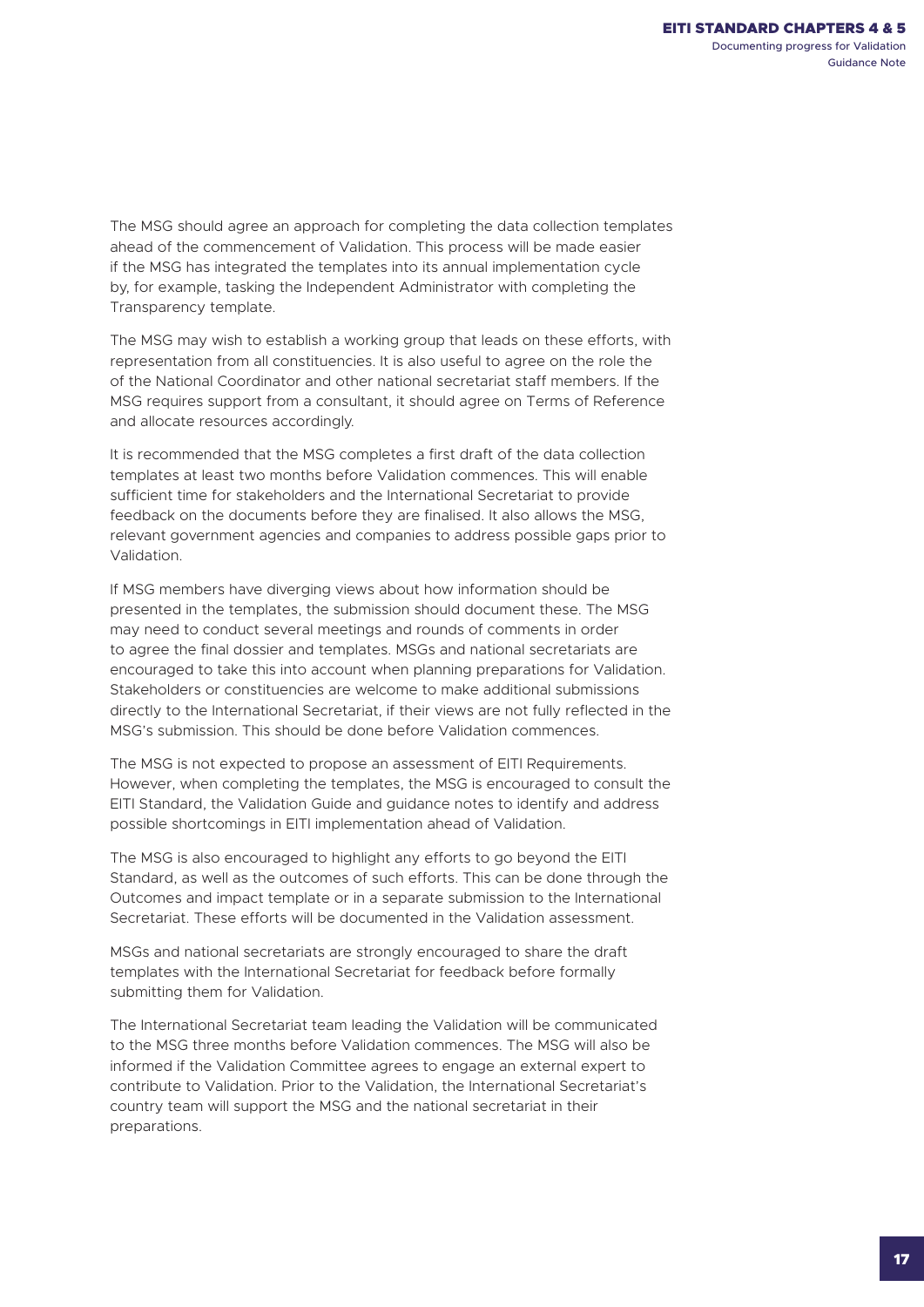#### **By the Validation commencement date**

The MSG (or the national coordinator on the MSG's behalf) is required to submit the completed data collection files to the International Secretariat by the Validation commencement date at the latest. The Validation will be based on information submitted by the commencement date.

The period under review in Validation is the period from the conclusion of the previous Validation until the commencement date of the next Validation. For example, if the Board reached a decision on the country's last Validation on 31 March 2019 and the country's next Validation commences on 1 July 2021, Validation will assess implementation within this period. In the case of new implementing countries, the date of commencement of Validation is 2.5 years after the date of EITI membership.

If the MSG has finalised the files ahead of the Validation date and wishes for Validation to commence, these files can be submitted before the scheduled date. The International Secretariat's Validation team will begin undertaking the assessment as soon as the completed files have been received, subject to available capacity. The MSG is encouraged to consult the International Secretariat before submitting the final files.

The International Secretariat may request the national secretariat's and/or MSG members' support for organising consultations with stakeholders and ensuring that the call for stakeholder views reaches relevant actors. The International Secretariat will offer the MSG the opportunity to discuss preliminary findings at a teleconference. In-person consultations will only be undertaken in exceptional circumstances where virtual consultations are not sufficient for gathering views.

The MSG can also request for the Validation to be postponed, in accordance with the EITI Standard.<sup>7</sup> The EITI Board will assess such requests. The request must be made in advance of the scheduled Validation commencement date and must be endorsed by the MSG. Extension requests will be assessed on the basis of whether the multi-stakeholder group has made progress towards meeting the deadline, and whether the delays are due to exceptional circumstances. In previous cases, the Board has typically looked at how the government and MSG have worked to overcome barriers to meeting deadlines and considered achievements in implementation to date. The Board has also considered whether delays were caused by unforeseen challenges beyond the control of the MSG.

<sup>7.</sup> 2019 EITI Standard, Chapter 4, Article 7, [https://eiti.org/document/eiti-board-oversight-of-eiti](https://eiti.org/document/eiti-board-oversight-of-eiti-implementation#a7)[implementation#a7](https://eiti.org/document/eiti-board-oversight-of-eiti-implementation#a7)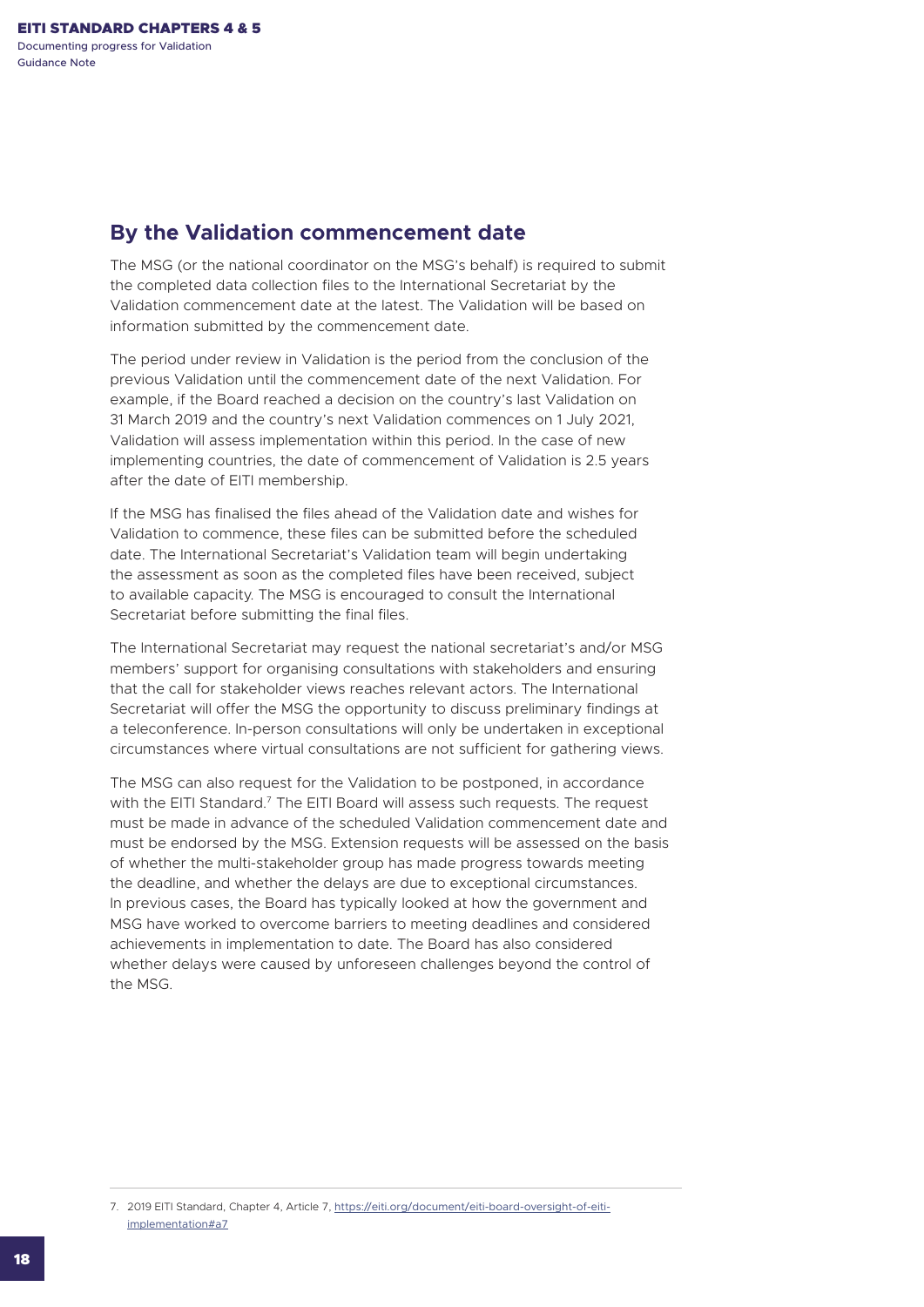#### **Upon receipt of the draft assessment**

The International Secretariat has six weeks to prepare a draft assessment based on the information submitted by the MSG and stakeholder consultations. The draft assessment will propose an assessment for each EITI Requirement and the Effectiveness and sustainability indicators. Once the draft assessment has been completed and, if necessary, translated into the local working language, it will be shared with the MSG and the national secretariat.

The MSG will have four weeks to provide feedback on the draft assessment. During this period, the MSG can also update the Stakeholder engagement, Transparency and Outcomes and impact templates to correct any errors or to provide additional information or stakeholder views. The MSG is encouraged to flag any new developments, such as recent disclosures, that address any of the shortcomings identified in the draft assessment. These new developments will be reflected in the final assessment, if they are material for the assessment and independently verifiable.

MSGs have often tasked their national secretariats with circulating the draft reports for comment, consolidating all comments and sending a single set of feedback to the International Secretariat by the deadline. In exceptional cases where stakeholders are not able to have their views reflected in the MSG's comments, stakeholders can submit separate comments on the draft assessment. Comments received after the four-week period for MSG comments will not be considered.

### **Once Validation is concluded**

Once the International Secretariat has finalised its assessment, it is submitted to the EITI Board's Validation Committee together with supporting documentation and the MSG's feedback. The Validation Committee will make a recommendation on the overall assessment and the next Validation date. The final decision is taken by the EITI Board, either through a Board circular or at a Board meeting.

The Board's decision on the Validation will be communicated to the MSG and the national secretariat. If one or more EITI Requirements were not fully met, the assessment will include corrective actions. It will also provide strategic recommendations for strengthening EITI implementation. The MSG should discuss these recommendations and agree how to follow up on them. These discussions should be documented. Actions that address the recommendations that the MSG agrees to prioritise should be reflected in the country's next EITI work plan.